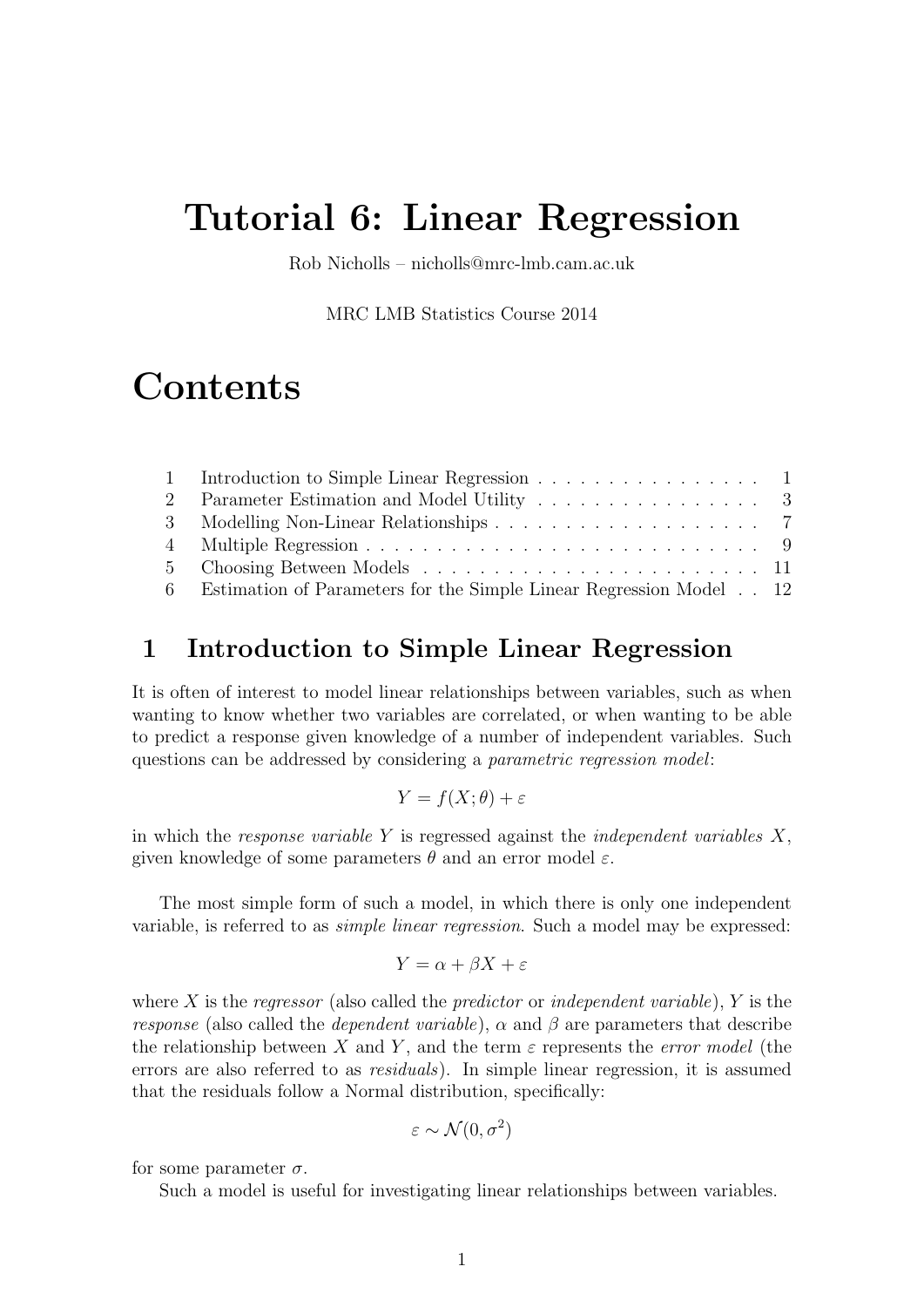It is often the case that we observe a series of  $n$  observations of the response  $(y_1, \ldots, y_n)$  and predictor  $(x_1, \ldots, x_n)$  variables, in which case the simple linear regression model be may expressed:

$$
y_i = \alpha + \beta x_i + \varepsilon_i \qquad \qquad i = 1, \dots, n
$$

for some parameters  $\alpha$  and  $\beta$ .

Here, the values of  $y_i$  and  $x_i$  are known (observed), the values of the parameters  $\alpha$  and  $\beta$  are chosen, and the residuals  $\varepsilon_i$  are determined as:

$$
\varepsilon_i = y_i - \alpha - \beta x_i
$$

Note that we could select any values for  $\alpha$  and  $\beta$ , and we would be able to select values for  $\varepsilon_i$  in order to satisfy this equation.

We want to find find values of the parameters  $\alpha$  and  $\beta$  such that the errors  $\varepsilon_i$  are co-minimised. Doing so would allow  $\alpha$  and  $\beta$  to be meaningful, allowing the model to be used to predict the value of the response variable  $Y$ , utilising knowledge of the regressor  $X$ .

Note that if all data points were to lie on a straight line then all errors  $\varepsilon_i$  would be zero. The errors represent random effects that we cannot account for, given the available information.

We want to use the regression model to predict the value of the response variable  $Y$ , given a particular value x of the independent variable  $X$ . Denoting the estimate of the response by  $\hat{y}$ , we can write:

$$
\hat{y} = \hat{\alpha} + \hat{\beta}x
$$

where  $\hat{\alpha}$  and  $\hat{\beta}$  are estimates of the parameters  $\alpha$  and  $\beta$ , respectively. This essentially says that if we denote the mean of Y by  $\hat{y} = E(Y|x; \hat{\alpha}, \hat{\beta})$ , know the value x of the independent variable X, and assume that  $\alpha = \hat{\alpha}$  and  $\beta = \hat{\beta}$ , then:

$$
\hat{y} = E(Y|x; \hat{\alpha}, \hat{\beta})
$$
  
=  $E(\alpha + \beta X + \varepsilon | x; \hat{\alpha}, \hat{\beta})$   
=  $E(\alpha | x; \hat{\alpha}, \hat{\beta}) + E(\beta X | x; \hat{\alpha}, \hat{\beta}) + E(\varepsilon | x; \hat{\alpha}, \hat{\beta})$   
=  $\hat{\alpha} + \hat{\beta} x$ 

since  $E(\varepsilon) = 0$ , due to the assumption that  $\varepsilon \sim \mathcal{N}(0, \sigma^2)$ .

In order to model such a system, we need to be able to achieve estimates  $\hat{\alpha}$  and β of the parameters  $\alpha$  and β, respectively. However, in order to test hypotheses regarding the parameters, we must make distributional assumptions regarding the error model. Specifically:

- Residuals are Normally distributed:  $\varepsilon \sim \mathcal{N}(0, \sigma^2)$ , for some parameter  $\sigma$ .
- Residuals are independent, i.e.  $Cov(\varepsilon_i \varepsilon_j) = E(\varepsilon_i \varepsilon_j) = 0$  for all  $i \neq j$ .
- The expected value of the residuals is independent of the predictor variable  $x$ , i.e.  $E(\varepsilon|x) = 0$  for all x.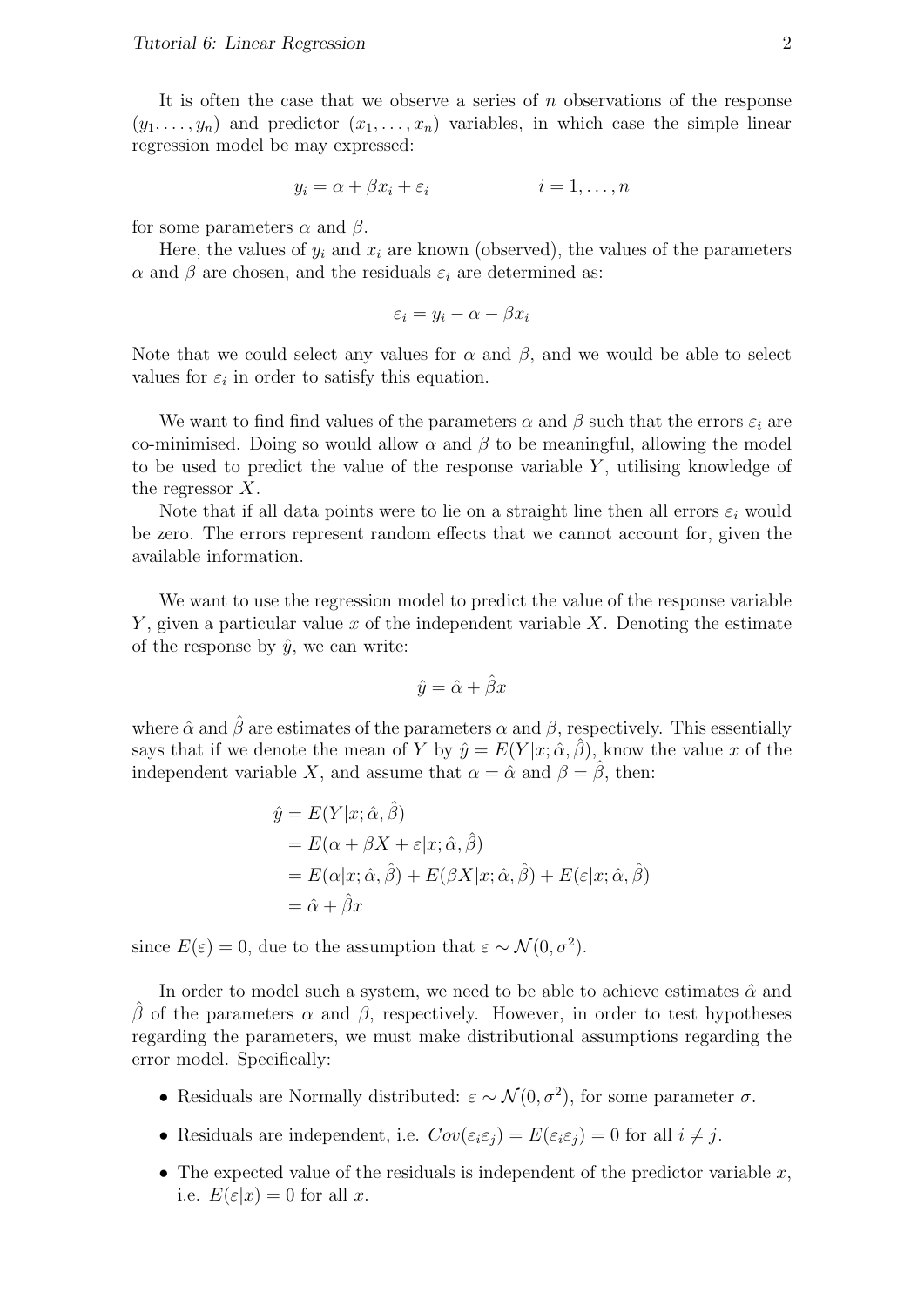• The variance of the residuals is independent of the predictor variable  $x$ , i.e.  $Var(\varepsilon|x)$  is constant for all x. This is called *homoscedasticity*.

Consequently, we want to find optimal parameter estimates  $\hat{\alpha}$  and  $\beta$  such that the errors  $\varepsilon_i$  are co-minimised, whilst satisfying the above conditions/assumptions. Of course, this is only possible if there is a linear relationship between the variables  $X$ and  $Y$ , satisfying the above conditions.

Were we to find suitable parameter estimates  $\hat{\alpha}$  and  $\hat{\beta}$ , we would be able to predict values of the response variable corresponding to each of the observed values  $(x_i)$  of the predictor variable. Denoted by  $\hat{y}_i = E(Y|X = x_i; \hat{\alpha}, \hat{\beta})$ , these values are referred to as the *fitted values*, which may be calculated as:

$$
\hat{y}_i = \hat{\alpha} + \hat{\beta} x_i
$$

and the residual errors are given by the difference between the actual and predicted values of the response:

$$
\varepsilon_i = y_i - \hat{y}_i
$$

The distribution of  $y_i$  given parameter estimates  $\hat{\alpha}$  and  $\hat{\beta}$  is thus given by:

$$
y_i \sim \mathcal{N}(\hat{y_i}, \sigma^2)
$$

### 2 Parameter Estimation and Model Utility

Linear models can be created in R using the lm function, which estimates parameters for a linear model, and tests the significance of model terms as well as overall model utility.

Begin by attempting to fit a linear model to describe the relationship between two independent random Normal samples:

 $x = rnorm(100)$  $y = rnorm(100)$  $m1 = \text{lm}(y \sim x)$ summary(m1)

Here, we create a linear model object m1, and then view useful information about the model using the summary function. The formula  $y \sim x$ , which is read as "regress"  $y$  on  $x$ <sup>"</sup>, corresponds to the linear model:

$$
y = \alpha + \beta x + \varepsilon
$$

Clearly, in this case the parameters  $\alpha$  and  $\beta$  should not be significantly different from zero, since we know that the variables x and y are independent. This should be reflected in the *p*-values corresponding to the *t*-tests, which are performed to test whether the parameters are significantly different from zero – this information is displayed in the model summary table. In this case, both  $p$ -values should be greater than  $0.05$ , indicating insignificance. Note that t-tests are used because the estimators can be considered approximately Normally distributed, providing the number of observations is large (according to the Central Limit Theorem).

The p-value corresponding to an  $F$ -test is reported at the bottom of the summary, corresponding to the overall utility of the model. This essentially tests whether the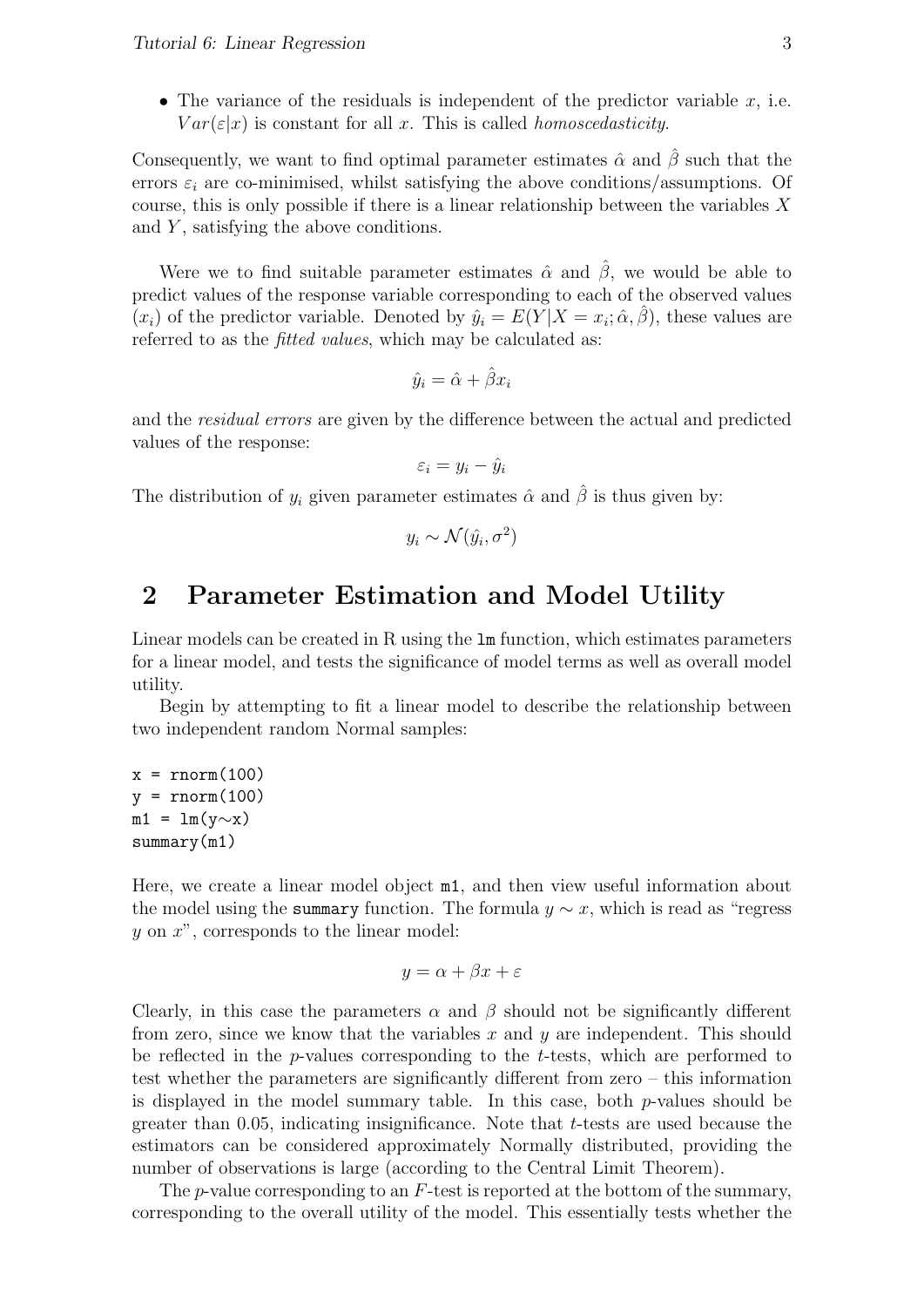model has any predictive power. In this case, the  $p$ -value should be greater than 0.05, since the model has no predictive power.

Another quantity of interest reported by the summary is the Multiple  $R^2$  value (and the Adjusted  $R^2$  value) which represents the correlation between dependent and independent variables. This is also called the *coefficient of determination*, and is equal to the square of the Pearson product-moment correlation coefficient (for simple linear regression – i.e. only one independent variable).

Now consider fitting a linear model in the presence of a true linear correlation between the variables:

 $x = rnorm(100)$  $y = x + rnorm(100)$  $m1 = lm(y \sim x)$ summary(m1)

Here, we know that there is a positive correlation between the variables, and we also know that  $\beta = 1$ . Indeed, we should find that the *p*-value corresponding to the x term now indicates significance, since  $\beta$  is significantly different from zero. Furthermore, the *p*-value corresponding to the overall  $F$ -test should also be significant, indicating that the model has predictive power.

Note that the significance of  $p$ -values corresponding to the  $t$ -tests is illustrated, as indicated in the summary output:

```
Signif. codes: 0 *** 0.001 ** 0.01 * 0.05 . 0.1 1
```
For example, p-values between 0.001 and 0.01 will be highlighted using two asterisks.

The inclusion of independent variables as regressors is only justified if the corresponding parameter estimates are significantly non-zero, i.e. there is a significant relationship between the independent and response variables. Otherwise, the model would not be meaningful and appropriate, and may suffer from overfitting. Consequently, in order to be suitably parsimonious, it is always desirable to only include terms that are identified as significant.

In this particular case, since the intercept term is not significant, we could exclude the parameter  $\alpha$  from the model by specifying to force a zero intercept:

 $m1 = \text{lm}(y \sim 0+x)$ summary(m1)

Now consider fitting a linear model in the presence of a true linear correlation between the variables, with a non-zero intercept:

```
x = rnorm(100)y = 1 + x + \text{rnorm}(100)m1 = \text{lm}(y \sim x)summary(m1)
```
In this case, we should see that both terms are significant.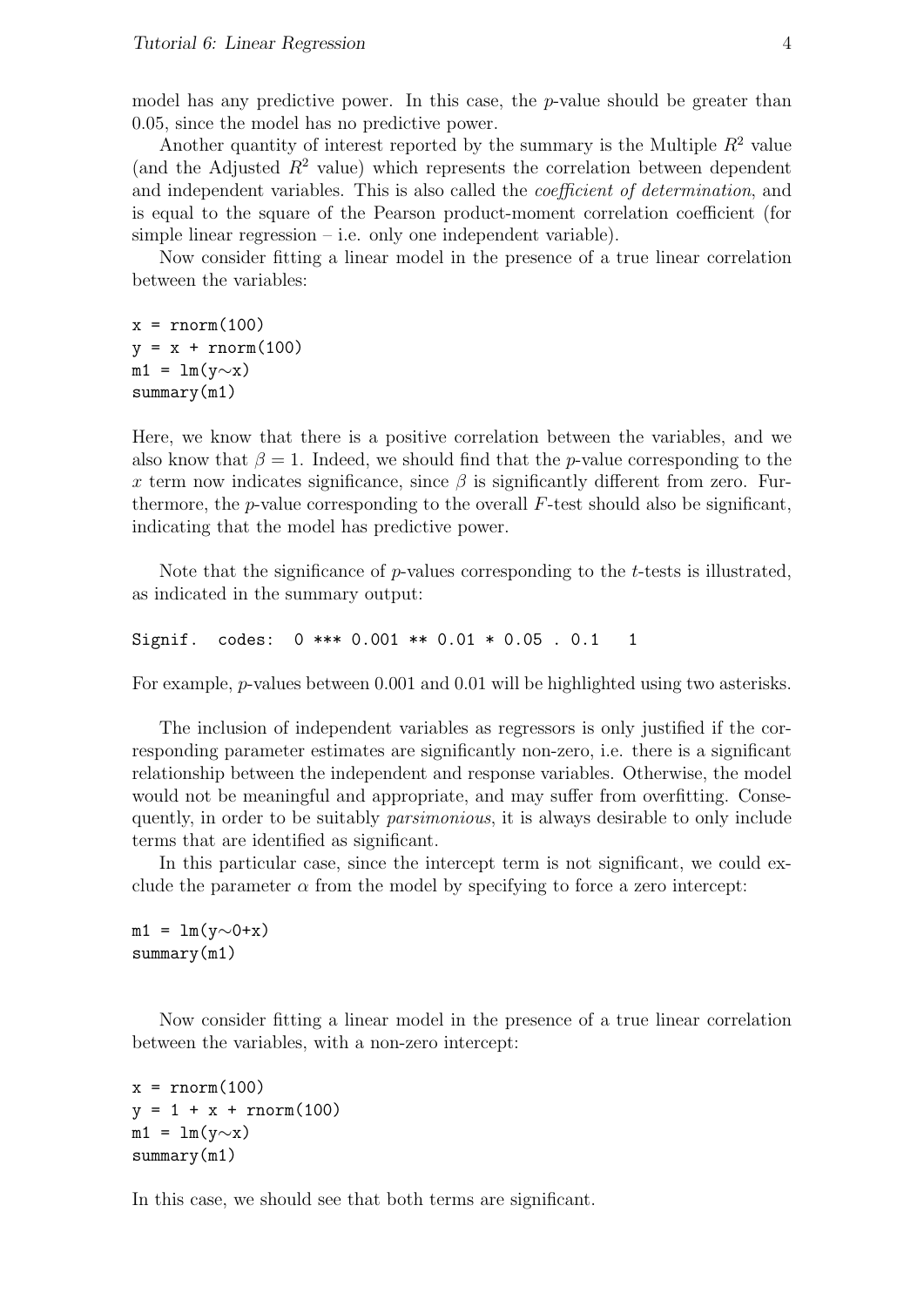#### Diagnostic Plots

Whenever creating a linear model, it is not sufficient to test overall utility and significance of terms – it is important to also consider whether the model assumptions are reasonable, or whether there are serious violations that would imply that the model is invalid.

In R, plotting a linear model object will result in four diagnostic plots being displayed, which help to explore relationships between the model and the observed data. These allow manual visual testing for Normality, independence, homoscedasticity and outliers. These can be plotted using the plot function:

plot(m1)

The four diagnostic plots displayed are:

- 1. Plot of Residuals vs Fitted Values. Residuals and fitted values should not be related, and should be independent, thus there should be no pattern. The variance of the residuals  $\sigma^2$  should be constant (i.e. independent of the predictor variable), so the residuals should lie within a horizontal band of constant vertical width. Note also that the residuals will always be centred on zero, since  $E(\varepsilon) = 0$ . This plot also allows easy visual identification of potential outliers.
- 2. Normal Q-Q Plot of the Residuals. Allows visual testing of the assumption that the errors are Normally distributed. Non-Normality indicates assumptions are violated, which would imply that the model is inappropriate.
- 3. Scale-Location Plot. This plots:

$$
\sqrt{\left|\frac{\varepsilon_i}{\sqrt{\hat{\sigma}^2}}\right|} = \sqrt{|\text{standardised residuals}|} \qquad \text{vs} \qquad \text{fitted values}
$$

which sometimes makes non-constant variance more noticeable. Again, this plot should exhibit no pattern.

4. Index Plot of Cook's Distance. Cook's distance is a combination of the magnitude of the residual and the leverage of the observation, thus is a measure of how influential a particular data point is, i.e. how much effect it has on the regression. A data point has high *leverage* if its x-value is extreme – a point with high leverage has the potential to be *influential*. For the sake of exploring sensitivity, it is often worth investigating the effects on the model parameter estimates of removing highly influential data points.

#### Task 1:

The inbuilt R dataset *faithful* pertains to the waiting time between eruptions and the duration of the eruption for the Old Faithful geyser in Yellowstone National Park, Wyoming, USA.

1. Create a simple linear regression model that models the eruption duration using waiting time as the independent variable, storing the model in the variable m1. Look at the summary of the model.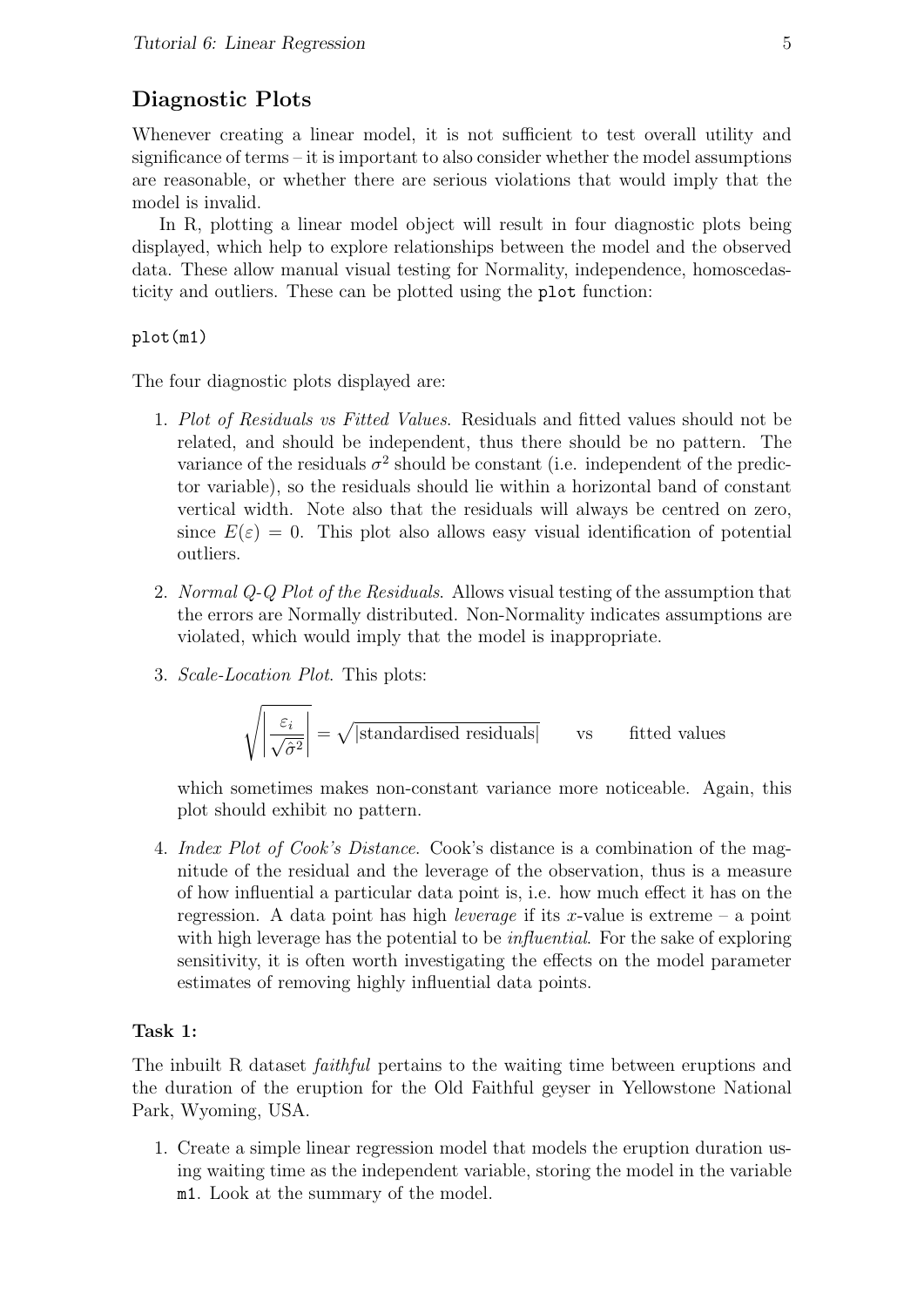- (a) What are the values of the estimates of the intercept and coefficient of 'waiting'?
- (b) What is the adjusted  $R^2$  value?
- (c) Does the model have significant utility?
- (d) Are neither, one, or both of the parameters significantly different from zero?
- (e) Can you conclude that there is a linear relationship between the two variables?
- 2. Plot the eruption duration against waiting time. Is there anything noticeable about the data?
- 3. Draw the regression line corresponding to the model m1 onto the plot (i.e. plot the fitted values – extracted using the fitted function – against the observed waiting times, displayed as lines). Based on this graphical representation, does the model seem reasonable?
- 4. Generate the four diagnostic plots corresponding to the model m1. Discuss the appropriateness of the model m1 for describing the relationship between eruption duration and waiting time.

#### Task 2:

The inbuilt R dataset *trees* provides measurements of the girth, height and volume of timber in 31 felled black cherry trees.

- 1. It may be hypothesised that Height depends on Girth.
	- (a) If creating a model to test this hypothesis, what is the dependent (response) variable, and what is the independent (predictor) variable?
	- (b) Create a model to test this hypothesis, assuming a linear relationship between Height and Girth. Call this model m1. Does this model have significant utility?
	- (c) What is the slope, i.e. what is the value of the parameter that describes the relationship between Height and Girth?
- 2. Suppose that we know that the height of a particular tree is 80ft.
	- (a) Can we use the above model m1 to estimate the Girth corresponding to the 80ft tree? If not, why not?
	- (b) Create a simple linear regression model suitable for the purpose of estimating Girth given knowledge of tree Height. Call this model m2. Does this model have significant utility? Are all parameters significant?
	- (c) What is the slope, i.e. what is the value of the parameter that describes the relationship between Girth and Height? Compare this with the slope from model m1. What can you conclude?
- 3. Note that the intercept in model m2 is not significant.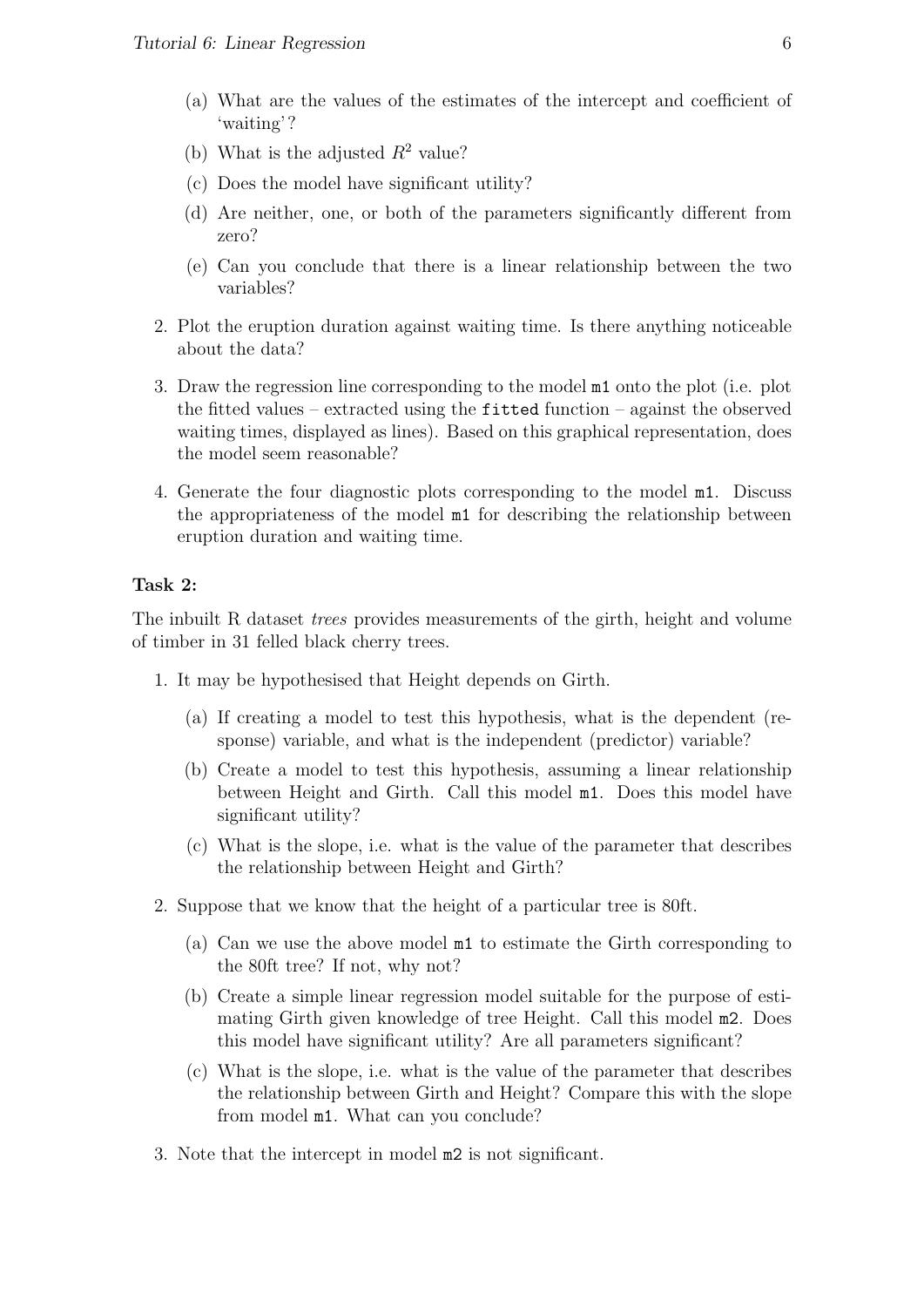- (a) Create a third model m3 that is similar to m2, but does not include the intercept parameter (this can be achieved by including an additive '0' term on the right hand side of the regression formula – for further information type ?formula. Be aware that forcing a zero intercept will cause the  $R^2$ values to no longer be useful/comparable).
- (b) Plot tree Height against Girth, and display lines corresponding to the three regression models:  $m1$ ,  $m2$  and  $m3$  (i.e. plot the fitted values – extracted using the fitted function – against the observed values of the independent variable). Why are these lines different?
- 4. Now suppose we want to model tree Volume.
	- (a) Create two models one that models Volume using Girth as the independent variable, and one that models Volume using Height as the independent variable. From looking at the model summaries, which of these two models do you consider better?
	- (b) Consider the better of the two models. Create diagnostic plots corresponding to this model. What do you notice?
	- (c) From looking at the diagnostic plots, we can see that one observation is particularly influential, having a large residual given the leverage. Regenerate the model excluding this one influential observation. From looking at the summary, how does removal of this single observation affect the estimation of model parameters?

#### Task 3:

Consider the inbuilt R dataset *anscombe*. This dataset contains four  $x-y$  datasets, contained in the columns:  $(x1,y1)$ ,  $(x2,y2)$ ,  $(x3,y3)$  and  $(x4,y4)$ .

- 1. For each of the four datasets, calculate the correlation between the  $x$  and  $y$ variables. What do you conclude?
- 2. For each of the four datasets, create a linear model that regresses  $y$  on  $x$ . Look at the summaries corresponding to these models. What do you conclude?
- 3. For each of the four datasets, create a plot of y against x. What do you conclude?

### 3 Modelling Non-Linear Relationships

It should be noted that a linear model is linear in the parameters. Consequently, linear regression is not limited to dealing with models of the form:

$$
Y = \alpha + \beta X + \varepsilon
$$

and actually extends to models of the more general form:

$$
f(Y) = \alpha + \beta g(X) + \varepsilon
$$

for some functions  $f()$  and  $g()$ .

For example, the model:

$$
\log(Y) = \alpha + \beta \sqrt{X} + \varepsilon
$$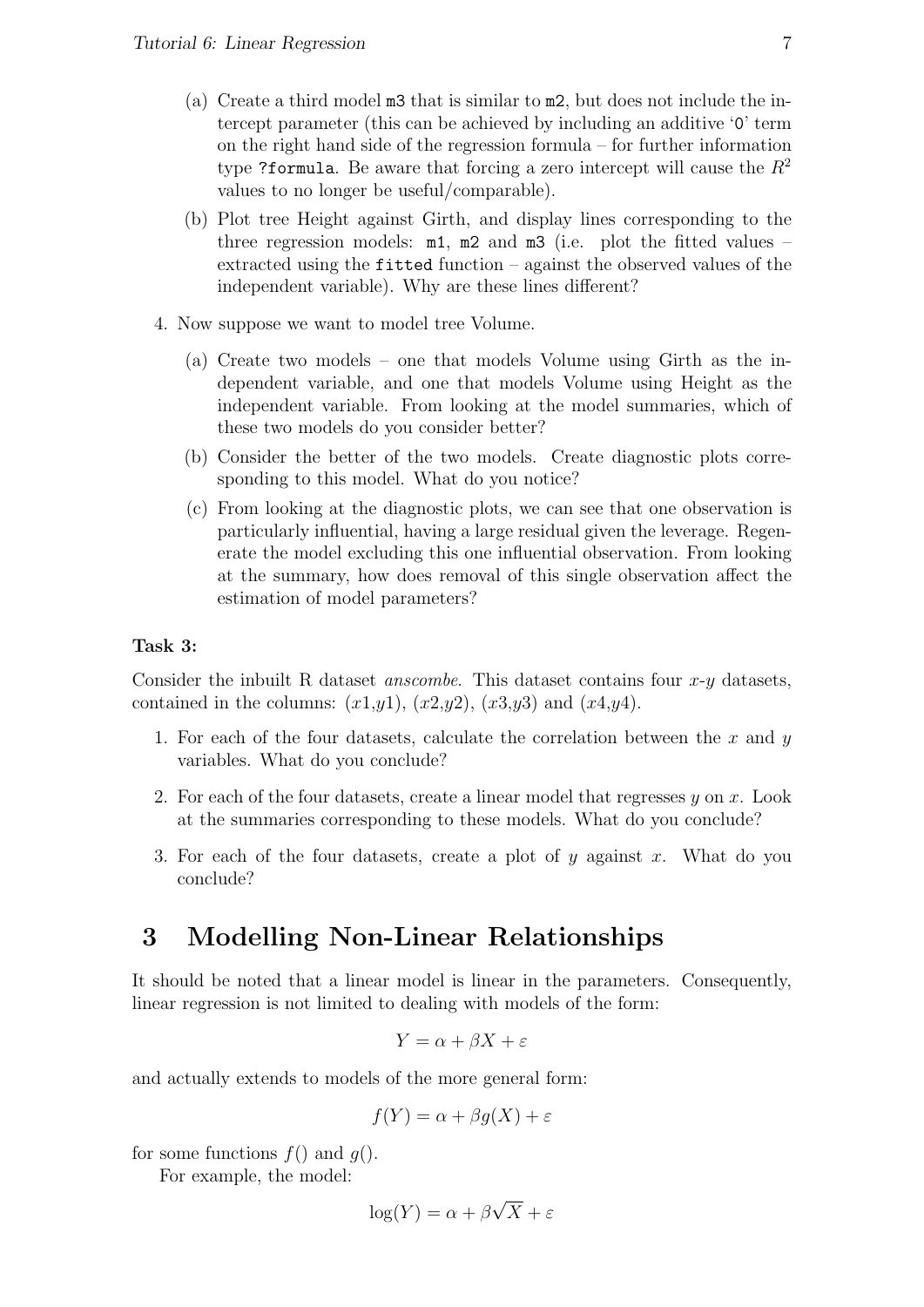is also called a simple linear regression model, since it is linear in the parameters, and there is only one independent variable  $(X)$ .

It is often necessary to transform data in order to satisfy the assumptions behind the linear model. This is often done in order to:

- 1. Linearise the data, i.e. make the relationship between variables more linear;
- 2. Stabilise the variance  $\sigma^2$  of the model residuals, so that  $\sigma^2$  does not depend on the independent variable(s).

Common transformations include the natural logarithm, and power transformations of the form  $X^n$  (for some  $n \in \mathbb{R}$ ), noting that if  $n < 1$  then large x-values will be proportionally reduced relative to smaller ones. Importantly, any transformations applied to the data must be monotonic, so that there is no information loss (i.e. the original data must be recoverable).

Transformations to linearise the data usually involve transforming the independent variable  $X$ , whilst variance stabilising transformations usually involve transforming the response variable Y (and possibly the independent variable  $X$  also).

Note that power relationships (that intercept the origin) may be explored, identified, and modelled by log-transforming both the independent and response variables and fitting a linear model.

#### Task 4:

Consider the inbuilt R dataset cars, which contains data regarding the speed of cars and the distances taken to stop.

- 1. Plot speed against dist (distance). Does the relationship between these variables seem linear?
- 2. Create a linear model for the relationship between speed and dist. Does this model have significant utility? Do the diagnostic plots identify any behaviour suggesting that the regression assumptions are violated?
- 3. Now plot speed against the square root of dist. Does this relationship seem more linear? Create a linear model for the relationship between speed and the square root of dist. Is this model better or worse than the previous model?
- 4. Now plot the (natural) logarithm of speed against the logarithm of dist. Does this relationship seem linear? Create a linear model for the relationship between the logarithm of speed against the logarithm of dist. Is this model better or worse than the previous model?
- 5. What do the parameter estimates (and standard errors) imply about the suitability of the model of speed against the square root of dist?
- 6. Focussing on the log-log plot, utilise the log-log model in order to add the line of fitted values – extracted using the fitted function – to the plot, showing the linear relationship between the transformed data.
- 7. Now regenerate the original plot of speed against dist. Using the lines function, add a curve to the plot corresponding to the fitted values of the log-log model.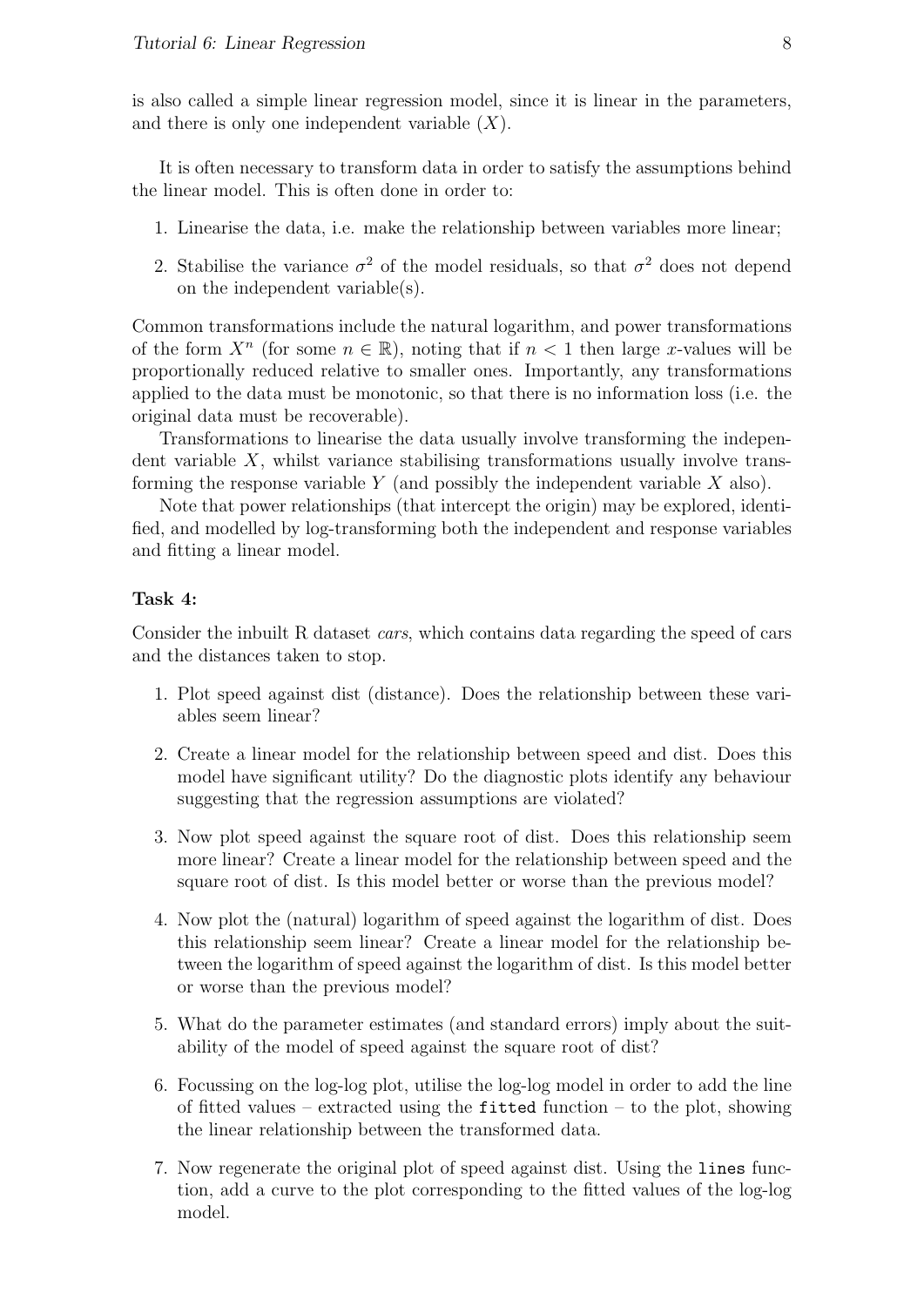8. Add a second curve to the plot, this one corresponding to the fitted values of the model of speed against the square root of dist. Are these curves similar?

#### Task 5:

Consider the inbuilt R dataset Indometh, which contains data on the pharmacokinetics of indometacin.

- 1. Plot time versus conc (concentration). What is the nature of the relationship between time and conc?
- 2. Apply monotonic transformations to the data so that a simple linear regression model can be used to model the relationship (ensure both linearity and stabilised variance, within reason). Create a plot of the transformed data, to confirm that the relationship seems linear.
- 3. After creating the linear model, inspect the diagnostic plots to ensure that the assumptions are not violated (too much). Are there any outliers with large influence? What are the parameter estimates? Are both terms significant?
- 4. Add the line of fitted values extracted using the fitted function to the plot showing the linear relationship between the transformed data.
- 5. Now regenerate the original plot of time versus conc (i.e. the untransformed data). Using the lines function, add a curve to the plot corresponding to the fitted values of the model.

### 4 Multiple Regression

Multiple regression is the extension of simple linear regression to include multiple independent variables. This more general form may be expressed:

$$
Y = \beta_0 + \beta_1 X_1 + \beta_2 X_2 + \dots + \beta_n X_n + \varepsilon
$$

or alternatively:

$$
Y = \beta_0 + \sum_{i=1}^{n} \beta_i X_i + \varepsilon
$$

or alternatively:

$$
Y = \mathbf{B}^{\mathrm{T}} \mathbf{X} + \varepsilon
$$

where

$$
\mathbf{B} = \begin{bmatrix} \beta_0 \\ \beta_1 \\ \vdots \\ \beta_n \end{bmatrix} \quad \text{and} \quad \mathbf{X} = \begin{bmatrix} 1 \\ X_1 \\ \vdots \\ X_n \end{bmatrix}
$$

Multiple regression models can be created in R similarly to simple linear regression models. For example,

$$
x1 = \text{rnorm}(100)
$$
  
 $x2 = \text{rnorm}(100)$   
 $y = 1 + x1 + x2*x2 + \text{rnorm}(100)$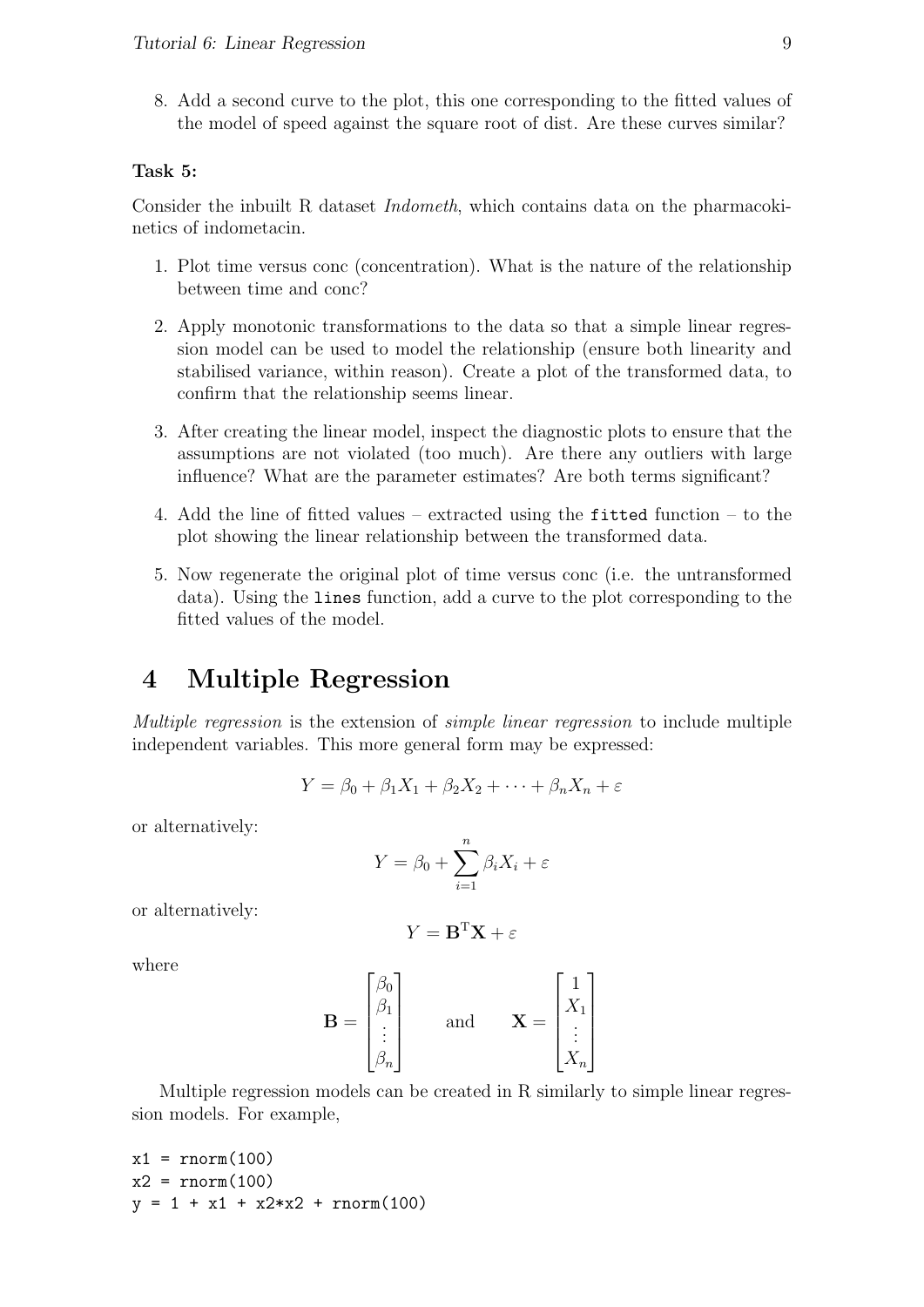$m1 = \ln(y \sim x1+x2)$ summary(m1)

Note which terms are significant. Now try the model:

m1 = lm(y $\sim$ x1+x2\*x2) summary(m1)

Note that it did not produce the desired effect. In order to do this, we need to create a new variable before attempting to regress y against x1 and  $x2^2$ , e.g.:

 $x2sq = x2*x2$  $m1 = \text{lm}(y \sim x1+x2sq)$ summary(m1)

Note that both terms should now be significant.

We can also try including an interaction term between the independent variables, in order to detect any co-dependency:

 $m1 = \text{lm}(y \sim x1+x2sq+x1:x2sq)$ summary(m1)

or equivalently:

 $m1 = \text{lm}(y \sim x1*x2sq)$ summary(m1)

In this case, the interaction term should not be significant.

Note that the reported p-value corresponding to the  $F$ -test corresponds to the hypothesis that all parameters equal zero, although it doesn't test whether all predictor variables are required/necessary/appropriate. Also, the reported  $R^2$  value measures how well the model predicts the observed values of the response.

#### Task 6:

Recall the inbuilt R dataset trees, which provides measurements of the girth, height and volume of timber in 31 felled black cherry trees. Suppose we want to model Volume using the Height and Girth variables.

- 1. Create one simple linear regression model that regresses Volume on Height, and another that regresses Volume on Girth. Which of these two models is better?
- 2. Now create a multiple regression model that regresses Volume on both Height and Girth. Is this model better than the previous two models? Are all model terms significant? From looking at the diagnostic plots, does it appear that this is an appropriate model? Are there any peculiarities that indicate that the modelling assumptions are invalid?
- 3. Now create a multiple regression model that regresses Volume on Height and Girth, also including a term representing the interaction between Height and Girth. Is this model better than the previous models? Are all model terms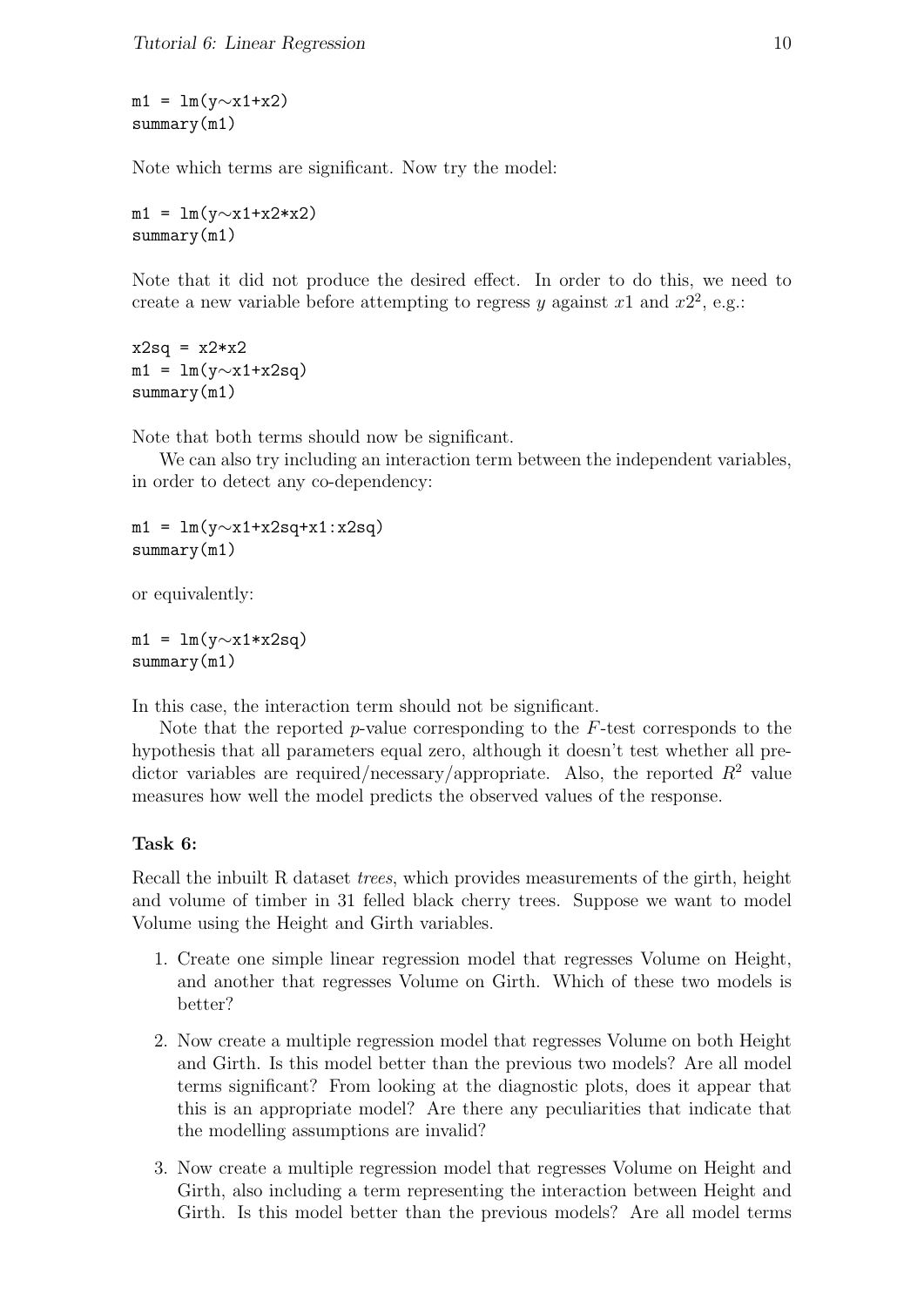significant? From looking at the diagnostic plots, does it appear that this is an appropriate model? Are there any peculiarities that indicate that the modelling assumptions are invalid?

- 4. Now create a multiple regression model that regresses log(Volume) on log(Height) and log(Girth). Is this model better than the previous models? Are all model terms significant? From looking at the diagnostic plots, does it appear that this is an appropriate model? What can we conclude from this?
- 5. Now create a multiple regression model that regresses log(Volume) on log(Height) and  $log(Girth)$ , also including a term representing the interaction between  $log(Height)$  and  $log(Girth)$ . Is this model better than the previous models? Are the model terms significant? What can we conclude from this?
- 6. Which of the above models do you think is the most appropriate for modelling Volume? Plot Volume against Girth. Add lines to the plot illustrating the fitted values – extracted using the fitted function – of the model you selected as being most appropriate.

### Task 7:

The inbuilt R dataset *Puromycin* contains data regarding the reaction velocity versus substrate concentration in an enzymatic reaction involving untreated cells or cells treated with Puromycin.

- 1. Plot conc (concentration) against rate. What is the nature of the relationship between conc and rate?
- 2. Find a transformation that linearises the data and stabilises the variance, making it possible to use linear regression. Create the corresponding linear regression model. Are all terms significant?
- 3. Add the state term to the model. What type of variable is this? Is the inclusion of this term appropriate?
- 4. Now add a term representing the interaction between rate and state. Are all terms significant? What can you conclude?
- 5. Given this information, create the regression model you believe to be the most appropriate for modelling conc. Regenerate the plot of conc against rate. Draw curves corresponding to the fitted values of the final model onto this plot – note that two separate curves should be drawn, corresponding to the two levels of state.

## 5 Choosing Between Models

In multiple regression, it is often the case that there are various acceptable models, in which case it is necessary to choose between them. The number of models to consider can be very large – note that if there are  $k$  independent variables then there are  $2^k$  possible models. Since the number of possible models to test can be large, it is often necessary to adopt a strategy for trialling different models, given a number of independent variables.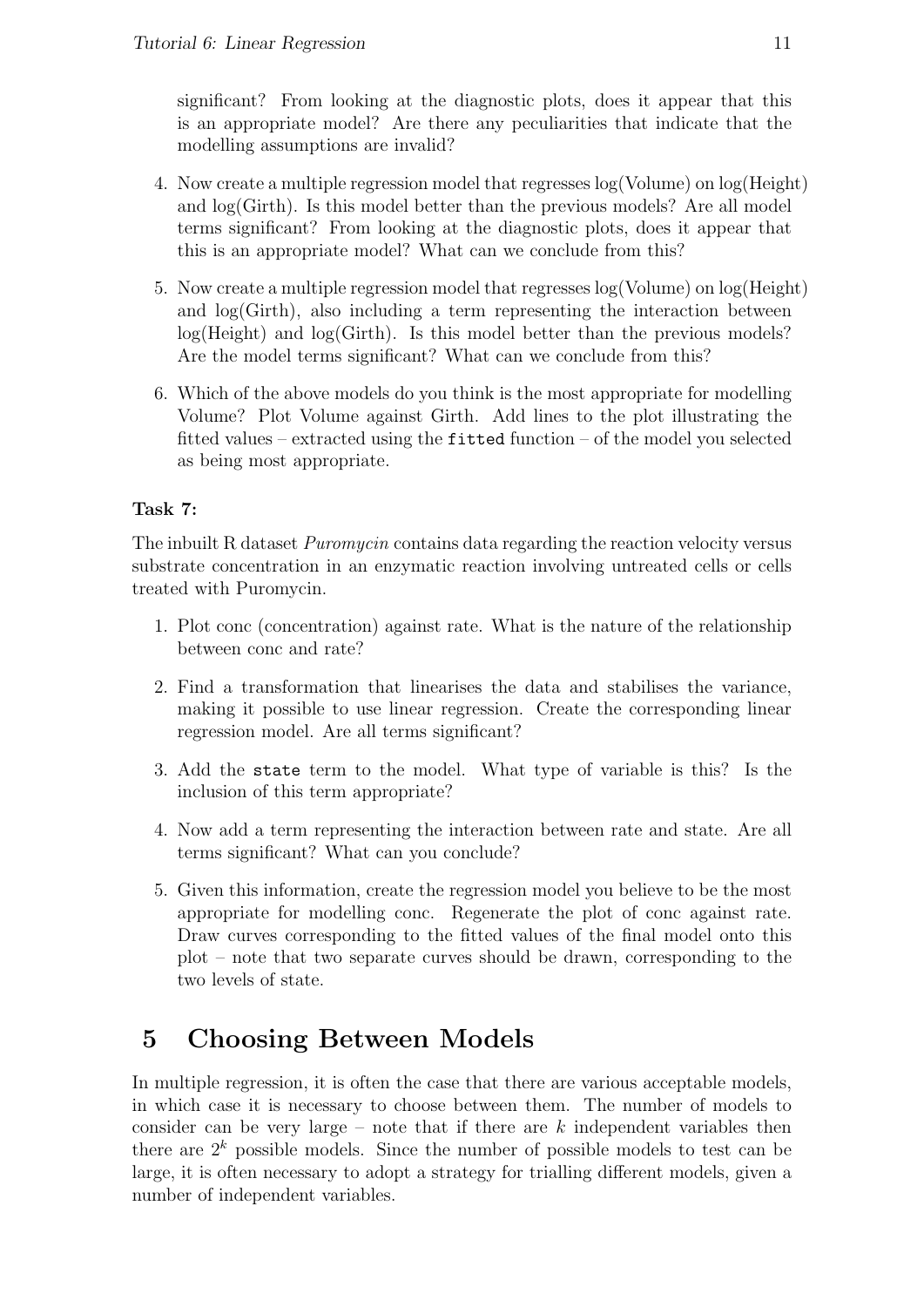A common strategy is stepwise regression, which involves adding or removing terms each step, converging on an 'optimal' solution. There are two main forms of stepwise regression:

- 1. Forward Selection start from the simplest model, and add terms one at a time until the fit cannot be improved;
- 2. Backward Elimination start from the most complex model, and remove terms one at a time until further removal makes the fit (too much) worse.

Note that these different strategies can lead to different models being selected in some cases – they do not guarantee that the global best model will be found.

At each step of the stepwise regression procedure, we must decide whether or not to add/remove a term, or whether to stop. Note that adding more terms will always increase the  $R^2$  value, since adding more parameters will always allow an improved fit. However, if terms are included that are no appropriate (i.e. have little/no predictive power) then the model will suffer from overfitting.

Akaike's Information Criterion (AIC) is often used to make such decisions. This score rewards models that better fit the data, whilst penalising those that use many parameters. The best model is deemed to be the one with the lowest AIC (although note that other information criteria exist).

#### Task 8:

The inbuilt R dataset swiss contains standardized fertility measure and socio-economic indicators for 47 French-speaking provinces of Switzerland.

1. Create a linear model regressing Fertility on all other variables, using the command:

m1 = lm(Fertility∼.,data=swiss)

Are all terms significant?

2. Use the step function – i.e. use the command  $\text{step}(m1)$  – to perform backward elimination stepwise regression, in order to automatically remove inappropriate terms. Which term(s) were removed? What is Akaike's Information Criterion (AIC) corresponding to the final model? Are all terms in the resulting model significant?

#### Task 9:

The inbuilt R dataset *attitude* contains data from a survey of clerical employees.

- 1. Create a linear model regressing rating on complaints, and store the model in a variable called m1.
- 2. Use the step function to perform forward selection stepwise regression, in order to automatically add appropriate terms, using the command: m2 = step(m1,.∼.+privileges+learning+raises+critical+advance)

Which term(s) were added? What is Akaike's Information Criterion (AIC) corresponding to the final model? Are all terms in the resulting model significant?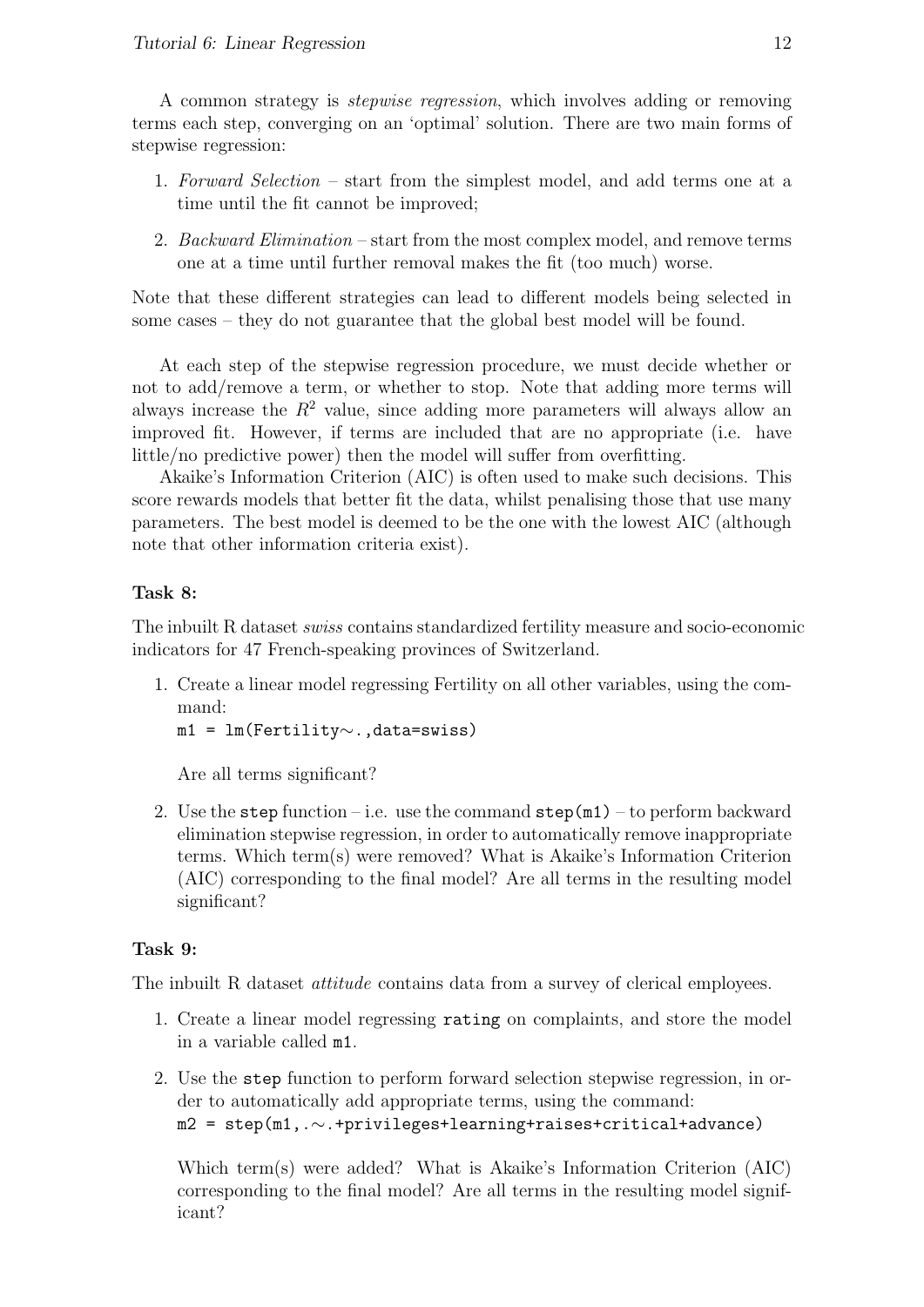## 6 Estimation of Parameters for the Simple Linear Regression Model

In this section, we will consider how the parameters  $\hat{\alpha}$  and  $\hat{\beta}$  can be estimated in the case of simple linear regression.

We want to find the optimal parameter estimates  $\hat{\alpha}$  and  $\hat{\beta}$  that result in the model optimally fitting the observed data. Specifically, we want to maximise the likelihood of observing these particular parameter values, given the data. This can be written:

$$
\mathcal{L}(\alpha,\beta|x_1,\ldots,x_n,y_1,\ldots,y_n)\to\max
$$

However, we known that:

$$
\mathcal{L}(\alpha, \beta | x_1, \dots, x_n, y_1, \dots, y_n) = \prod_{i=1}^n f(y_i | x_i; \alpha, \beta)
$$
  
= 
$$
\prod_{i=1}^n \frac{1}{\sqrt{2\pi\sigma^2}} e^{\frac{-(y_i - E(y_i))^2}{2\sigma^2}}
$$
  
= 
$$
\sum_{i=1}^n \left( -\frac{1}{2} \log(2\pi\sigma^2) - \frac{(y_i - E(y_i))^2}{2\sigma^2} \right)
$$
  
= 
$$
-\frac{n}{2} \log(2\pi\sigma^2) - \frac{1}{2\sigma^2} \sum_{i=1}^n (y_i - E(y_i))^2
$$

Consequently,

$$
\mathcal{L}(\alpha,\beta|x_1,\ldots,x_n,y_1,\ldots,y_n)\to\max
$$

happens when:

$$
S = \sum_{i=1}^{n} (y_i - \hat{y}_i)^2 \to \min
$$

This is equivalent to:

$$
S = \sum_{i=1}^{n} (y_i - \hat{\alpha} - \hat{\beta}x_i)^2 \to \min
$$

or, noting that  $\varepsilon_i = y_i - \hat{y}_i$ :

$$
S = \sum_{i=1}^{n} \varepsilon_i^2 \to \min
$$

So the optimal estimates of  $\alpha$  and  $\beta$  are achieved when the *residual sum of squares*  $(S)$  is minimised. Consequently, the maximum likelihood estimates and least squares estimates of  $\alpha$  and  $\beta$  are equivalent (due to model form and distributional assumptions).

This optimisation problem may be solved by equating the differentials of S with respect to  $\hat{\alpha}$  and  $\hat{\beta}$  to zero, and simultaneously solving them thus eliminating  $\hat{\alpha}$  and finding  $\hat{\beta}$ , and subsequently deducing  $\hat{\alpha}$ .

As an aside, note that  $\hat{\alpha}$  and  $\hat{\beta}$  are themselves random variables, and thus have distributions. Consequently, so does the fitted value  $\hat{y}$ .

#### Task 10:

Starting from the equation:

$$
S = \sum_{i=1}^{n} (y_i - \hat{\alpha} - \hat{\beta}x_i)^2 \to \min
$$